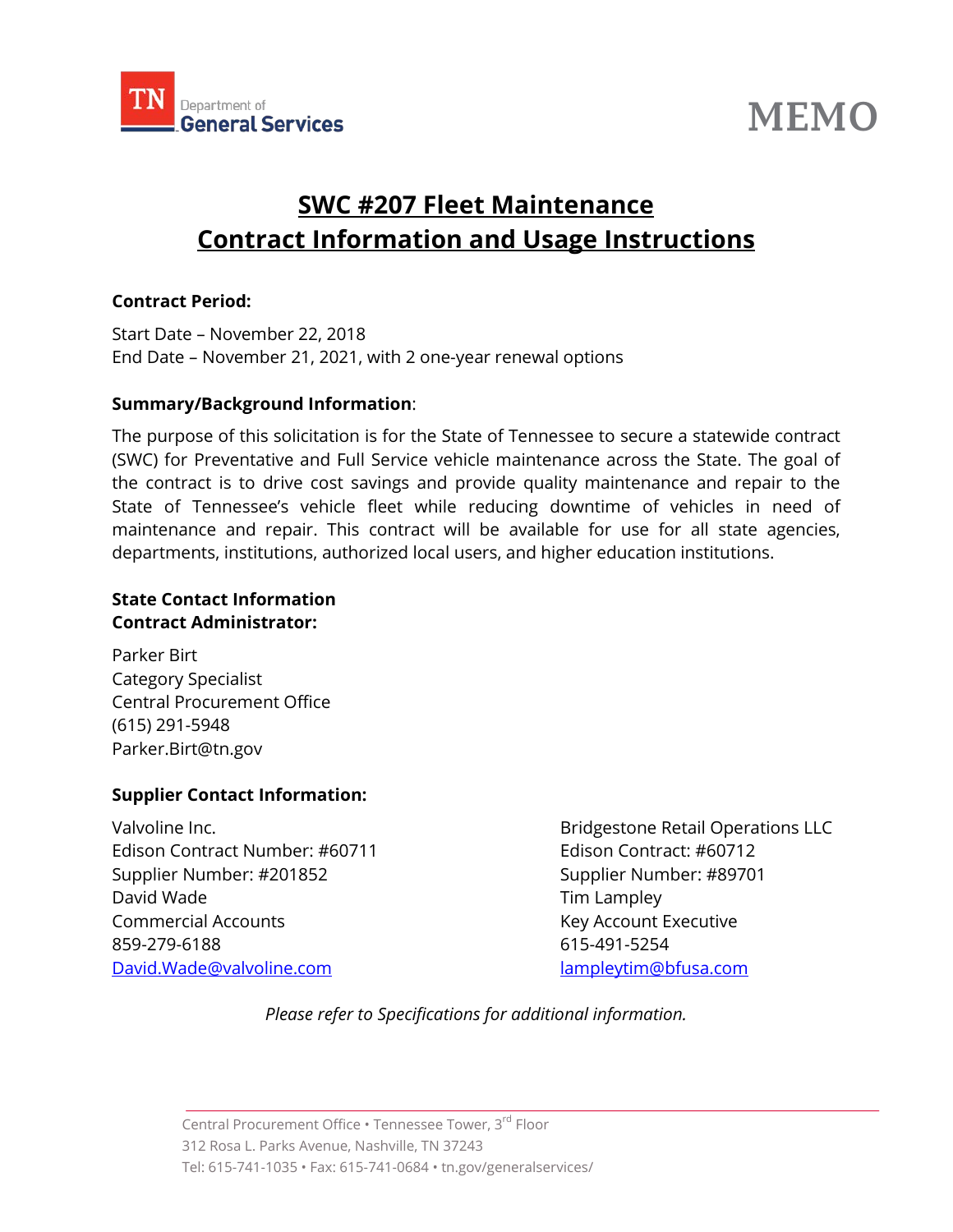## **Awarded Categories:**

Two separate categories were bid and awarded through this contract. The contracts include set pricing and catalog discounts.

- 1. Preventative Maintenance Awarded to Valvoline Inc.: lube, oil, filter, tire rotation, replace air filter, replace wiper blades, air conditioning evacuate and recharge, radiator flush and fill, transmission fluid
- 2. Full Service Maintenance Awarded to Bridgestone Retail Operations LLC: wheel balance, wheel alignments, flat tire repair, brake inspections, brake service, replace spark plugs, engine diagnostics, radiator service, battery service, fuel system service, safety inspections, emissions testing, air conditioner service

Agencies should schedule and have maintenance performed with the appropriately awarded supplier per category.

### **Service Locations:**

Please see the list of service locations in the linked documents below.





Valvoline Inc. **Bridgestone Retail Operations LLC** 

### **Specification Requirements for Agencies to Follow:**

Preventative maintenance services must be performed within 30 minutes of a scheduled appointment time. State agencies must be on time for scheduled appointments.

Agency end users must receive approval from Vehicle and Asset Management (VAM) for additional repairs over \$200.00 that is discovered while the Contractor is performing other scheduled services on a vehicle. Prior approval must be provided through a purchase order number that will be used by the Contractor when invoicing for the services.

### **Billing and Payment Instructions:**

Vehicle and Asset Management is in charge of billing for maintenance of State vehicles. When making appointments or communicating with service locations; agencies should notify the Contractor that the vehicle is under the State contract or account. Invoices will be sent to VAM on a weekly basis. VAM will then bill agencies for the services received.

\*\*\*New contract pricing will take effect beginning November 22, 2018\*\*\*